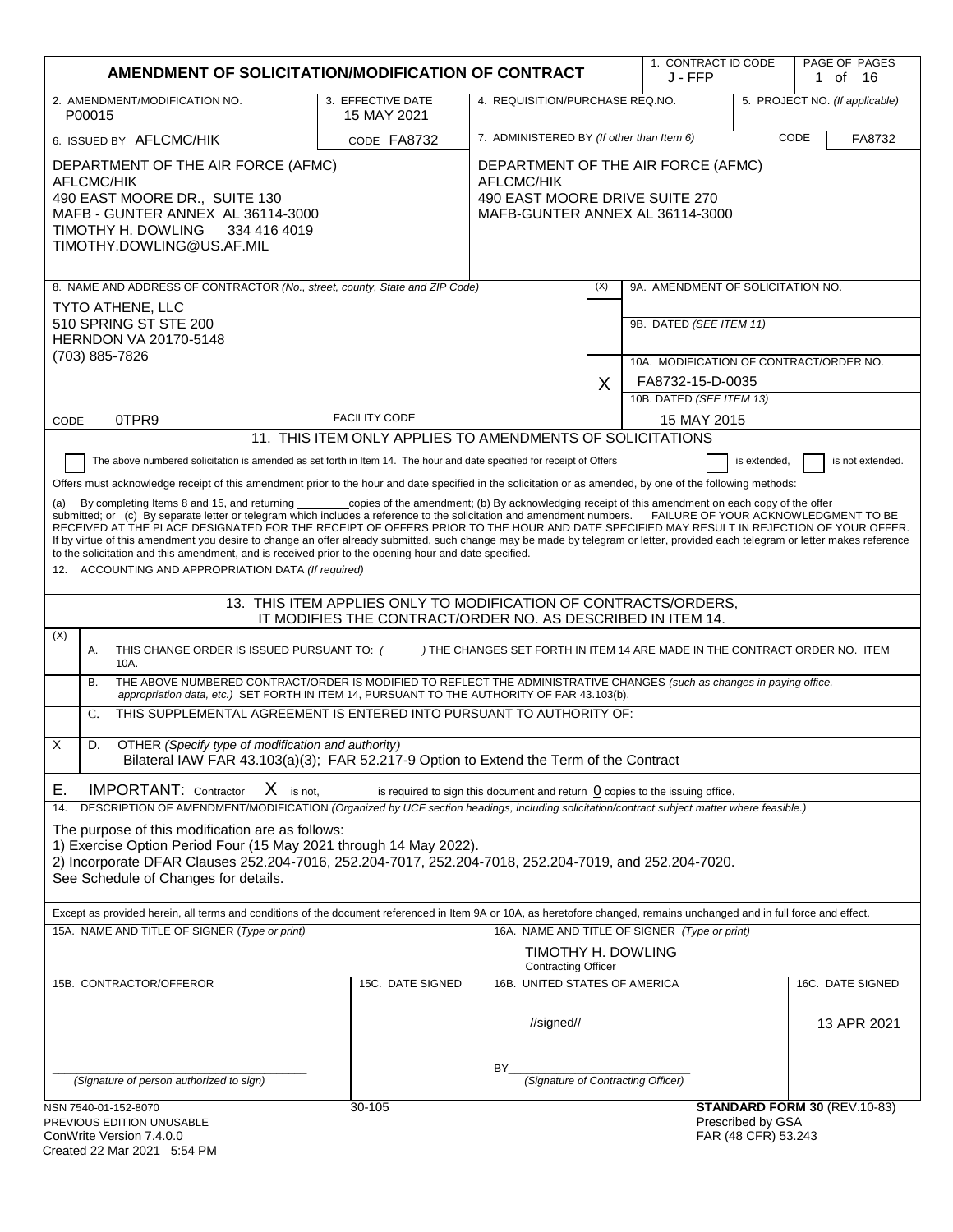- 1) The purpose of this modification is to exercise Option Period Four (15 May 2021 through 14 May 2022) of the contract in accordance with FAR 52.217-9, Option to Extend the Term of the Contract. Option Period Four of the contract is hereby exercised.
- 2) The following DFAR Clauses are incorporated as full texts:

## **252.204-7016 Covered Defense Telecommunications Equipment or Services-Representation.**

As prescribed in 204.2105 <https://www.acq.osd.mil/dpap/dars/dfars/html/current/204\_21.htm>(a), use the following provision:

# COVERED DEFENSE TELECOMMUNICATIONS EQUIPMENT OR SERVICES-REPRESENTATION (DEC 2019)

 (a) *Definitions*. As used in this provision, "covered defense telecommunications equipment or services" has the meaning provided in the clause  $252.204 - 7018$ <https://www.acq.osd.mil/dpap/dars/dfars/html/current/252204.htm>, Prohibition on the Acquisition of Covered Defense Telecommunications Equipment or Services.

 (b) *Procedures*. The Offeror shall review the list of excluded parties in the System for Award Management (SAM) (*<https://www.sam.gov/>*) for entities excluded from receiving federal awards for "covered defense telecommunications equipment or services".

 (c) *Representation*. The Offeror represents that it [ ] does, [ ] does not provide covered defense telecommunications equipment or services as a part of its offered products or services to the Government in the performance of any contract, subcontract, or other contractual instrument.

## (End of provision)

## **252.204-7017 Prohibition on the Acquisition of Covered Defense Telecommunications Equipment or Services-Representation.**

As prescribed in 204.2105

<https://www.acq.osd.mil/dpap/dars/dfars/html/current/204\_21.htm>(b), use the following provision:

## PROHIBITION ON THE ACQUISITON OF COVERED DEFENSE TELECOMMUNICATIONS EQUIPMENT OR SERVICES-REPRESENTATION (DEC 2019)

 The Offeror is not required to complete the representation in this provision if the Offeror has represented in the provision at 252.204-7016

<https://www.acq.osd.mil/dpap/dars/dfars/html/current/252204.htm>, Covered Defense Telecommunications Equipment or Services-Representation, that it "does not provide covered defense telecommunications equipment or services as a part of its offered products or services to the Government in the performance of any contract, subcontract, or other contractual instrument."

 (a) *Definitions*. "Covered defense telecommunications equipment or services," "covered mission," "critical technology," and "substantial or essential component," as used in this provision, have the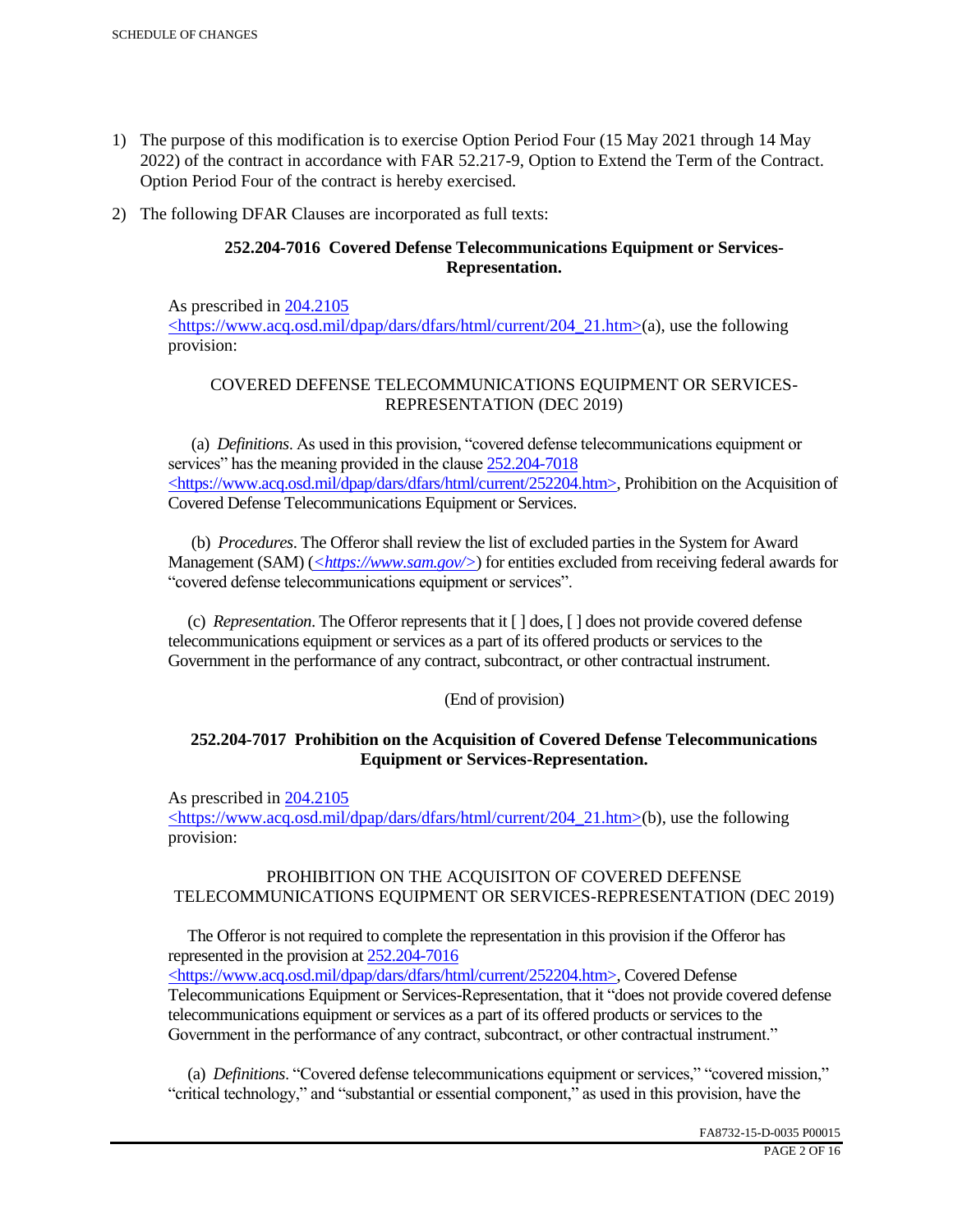meanings given in the 252.204-7018

 $\langle$ https://www.acq.osd.mil/dpap/dars/dfars/html/current/252204.htm> clause, Prohibition on the Acquisition of Covered Defense Telecommunications Equipment or Services, of this solicitation.

 (b) *Prohibition*. Section 1656 of the National Defense Authorization Act for Fiscal Year 2018 (Pub. L. 115-91) prohibits agencies from procuring or obtaining, or extending or renewing a contract to procure or obtain, any equipment, system, or service to carry out covered missions that uses covered defense telecommunications equipment or services as a substantial or essential component of any system, or as critical technology as part of any system.

 (c) *Procedures*. The Offeror shall review the list of excluded parties in the System for Award Management (SAM) at  $\leq$ https://www.sam.gov/> for entities that are excluded when providing any equipment, system, or service to carry out covered missions that uses covered defense telecommunications equipment or services as a substantial or essential component of any system, or as critical technology as part of any system, unless a waiver is granted.

 (d) *Representation*. If in its annual representations and certifications in SAM the Offeror has represented in paragraph (c) of the provision at 252.204-7016 <https://www.acq.osd.mil/dpap/dars/dfars/html/current/252204.htm>, Covered Defense Telecommunications Equipment or Services-Representation, that it "does" provide covered defense telecommunications equipment or services as a part of its offered products or services to the Government in the performance of any contract, subcontract, or other contractual instrument, then the Offeror shall complete the following additional representation:

The Offeror represents that it  $\lceil \cdot \rceil$  will  $\lceil \cdot \rceil$  will not provide covered defense telecommunications equipment or services as a part of its offered products or services to DoD in the performance of any award resulting from this solicitation.

 (e) *Disclosures*. If the Offeror has represented in paragraph (d) of this provision that it "will provide covered defense telecommunications equipment or services," the Offeror shall provide the following information as part of the offer:

 (1) A description of all covered defense telecommunications equipment and services offered (include brand or manufacturer; product, such as model number, original equipment manufacturer (OEM) number, manufacturer part number, or wholesaler number; and item description, as applicable).

 (2) An explanation of the proposed use of covered defense telecommunications equipment and services and any factors relevant to determining if such use would be permissible under the prohibition referenced in paragraph (b) of this provision.

 (3) For services, the entity providing the covered defense telecommunications services (include entity name, unique entity identifier, and Commercial and Government Entity (CAGE) code, if known).

 (4) For equipment, the entity that produced or provided the covered defense telecommunications equipment (include entity name, unique entity identifier, CAGE code, and whether the entity was the OEM or a distributor, if known).

(End of provision)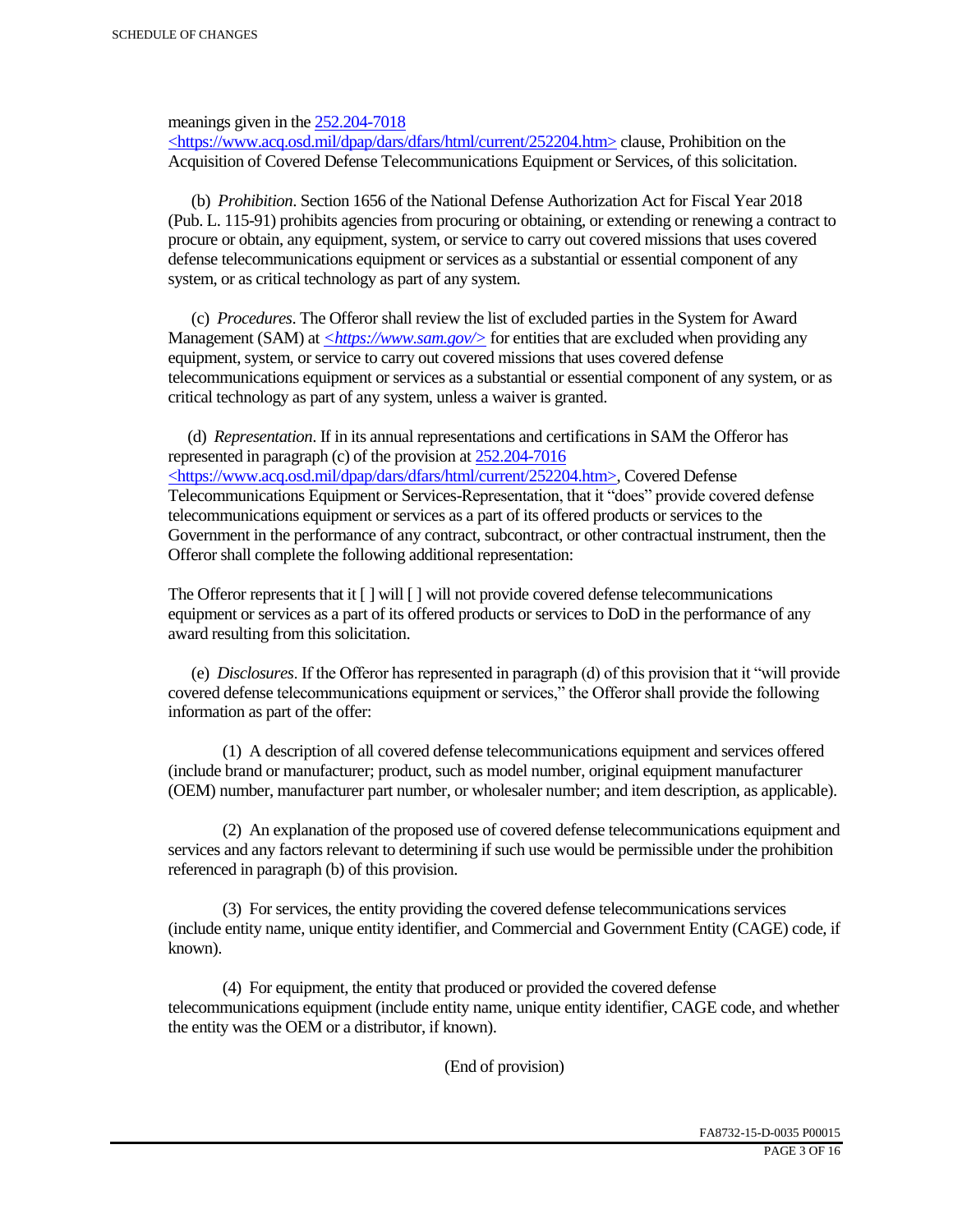## **252.204-7018 Prohibition on the Acquisition of Covered Defense Telecommunications Equipment or Services.**

As prescribed in 204.2105

 $\langle$ https://www.acq.osd.mil/dpap/dars/dfars/html/current/204\_21.htm>(c), use the following clause:

PROHIBITION ON THE ACQUISITION OF COVERED DEFENSE TELECOMMUNICATIONS EQUIPMENT OR SERVICES (JAN 2021)

(a) *Definitions*. As used in this clause-

"Covered defense telecommunications equipment or services" means-

 (1) Telecommunications equipment produced by Huawei Technologies Company or ZTE Corporation, or any subsidiary or affiliate of such entities;

(2) Telecommunications services provided by such entities or using such equipment; or

 (3) Telecommunications equipment or services produced or provided by an entity that the Secretary of Defense reasonably believes to be an entity owned or controlled by, or otherwise connected to, the government of a covered foreign country.

"Covered foreign country" means-

(1) The People's Republic of China; or

(2) The Russian Federation.

"Covered missions" means-

 (1) The nuclear deterrence mission of DoD, including with respect to nuclear command, control, and communications, integrated tactical warning and attack assessment, and continuity of Government; or

(2) The homeland defense mission of DoD, including with respect to ballistic missile defense.

"Critical technology" means-

 (1) Defense articles or defense services included on the United States Munitions List set forth in the International Traffic in Arms Regulations under subchapter M of chapter I of title 22, Code of Federal Regulations;

 (2) Items included on the Commerce Control List set forth in Supplement No. 1 to part 774 of the Export Administration Regulations under subchapter C of chapter VII of title 15, Code of Federal Regulations, and controlled-

 (i) Pursuant to multilateral regimes, including for reasons relating to national security, chemical and biological weapons proliferation, nuclear nonproliferation, or missile technology; or

(ii) For reasons relating to regional stability or surreptitious listening;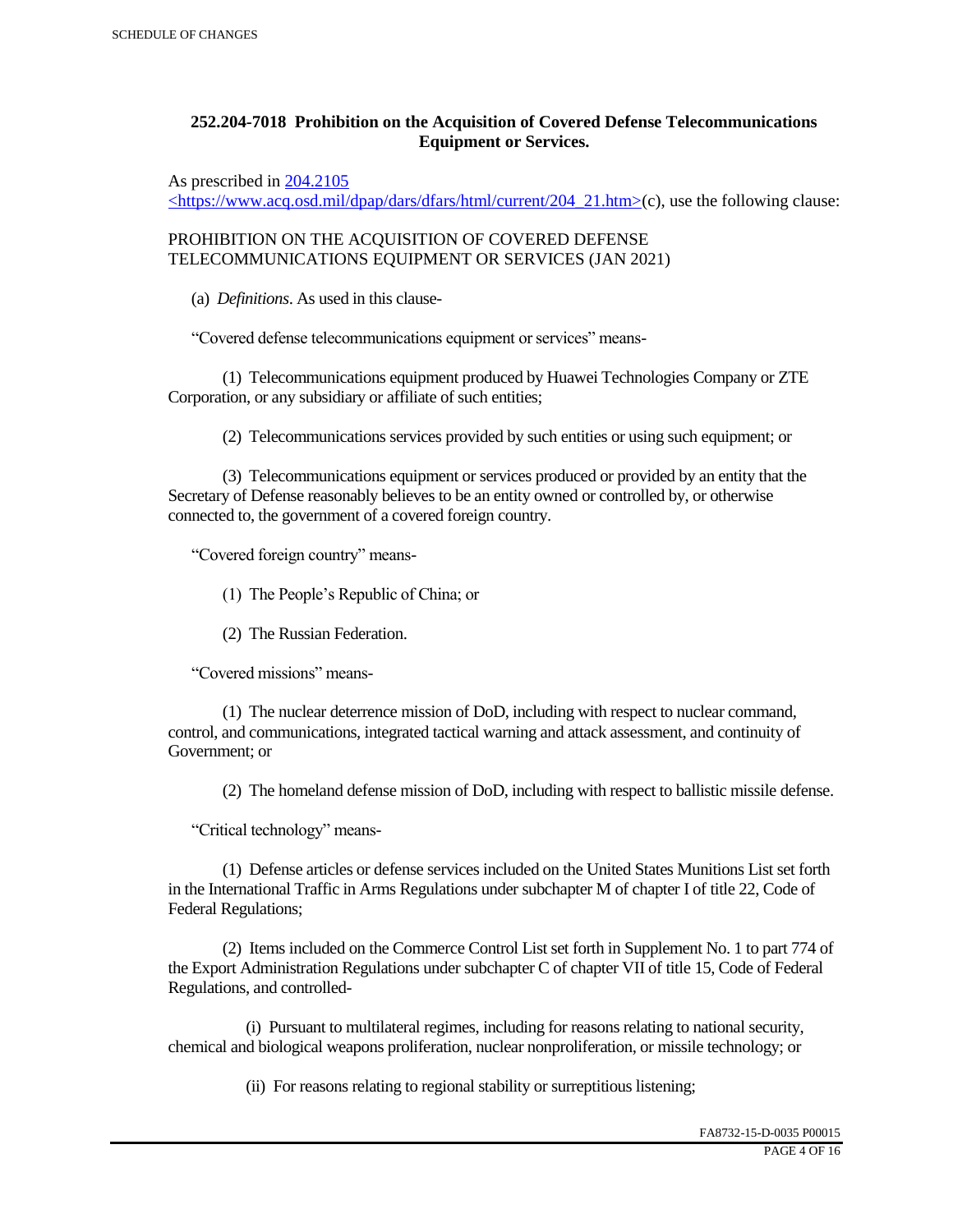(3) Specially designed and prepared nuclear equipment, parts and components, materials, software, and technology covered by part 810 of title 10, Code of Federal Regulations (relating to assistance to foreign atomic energy activities);

 (4) Nuclear facilities, equipment, and material covered by part 110 of title 10, Code of Federal Regulations (relating to export and import of nuclear equipment and material);

 (5) Select agents and toxins covered by part 331 of title 7, Code of Federal Regulations, part 121 of title 9 of such Code, or part 73 of title 42 of such Code; or

 (6) "Substantial or essential component" means any component necessary for the proper function or performance of a piece of equipment, system, or service.

"Critical technology" means-

 (b) *Prohibition*. In accordance with section 1656 of the National Defense Authorization Act for Fiscal Year 2018 (Pub. L. 115-91), the contractor shall not provide to the Government any equipment, system, or service to carry out covered missions that uses covered defense telecommunications equipment or services as a substantial or essential component of any system, or as critical technology as part of any system, unless the covered defense telecommunication equipment or services are covered by a waiver described in Defense Federal Acquisition Regulation Supplement 204.2104 <https://www.acq.osd.mil/dpap/dars/dfars/html/current/204\_21.htm>.

 (c) *Procedures*. The Contractor shall review the list of excluded parties in the System for Award Management (SAM) at  $\langle \frac{https://www.sam.gov/}{>}$  for entities that are excluded when providing any equipment, system, or service, to carry out covered missions, that uses covered defense telecommunications equipment or services as a substantial or essential component of any system, or as critical technology as part of any system, unless a waiver is granted.

(d) *Reporting*.

 (1) In the event the Contractor identifies covered defense telecommunications equipment or services used as a substantial or essential component of any system, or as critical technology as part of any system, during contract performance, the Contractor shall report at *<https://dibnet.dod.mil/>* the information in paragraph (d)(2) of this clause.

(2) The Contractor shall report the following information pursuant to paragraph  $(d)(1)$  of this clause:

 (i) Within 3 business days from the date of such identification or notification: the contract number; the order number(s), if applicable; supplier name; brand; model number (original equipment manufacturer number, manufacturer part number, or wholesaler number); item description; and any readily available information about mitigation actions undertaken or recommended.

(ii) Within 30 business days of submitting the information in paragraph  $(d)(2)(i)$  of this clause: any further available information about mitigation actions undertaken or recommended. In addition, the Contractor shall describe the efforts it undertook to prevent use or submission of a covered defense telecommunications equipment or services, and any additional efforts that will be incorporated to prevent future use or submission of covered telecommunications equipment or services.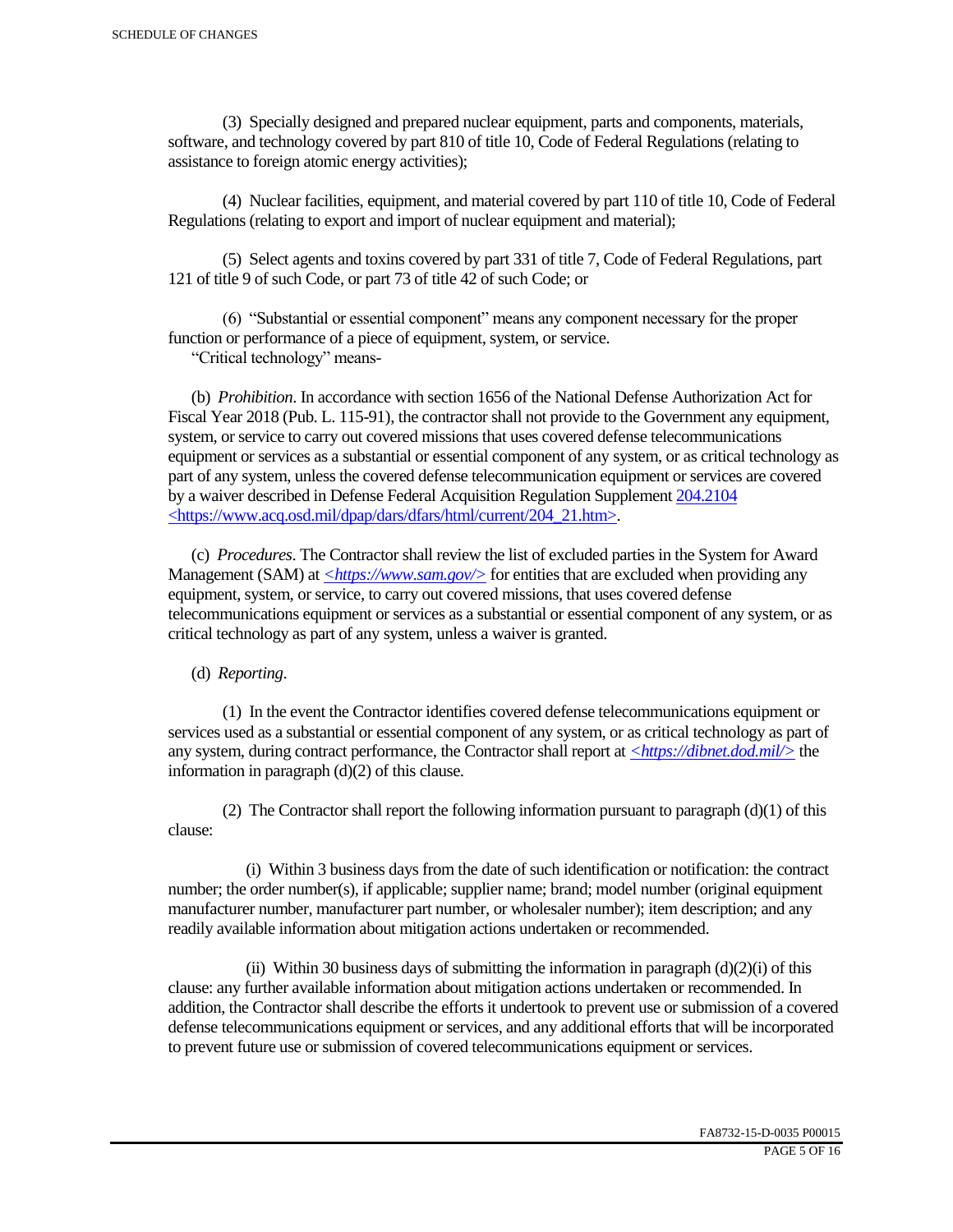(e) *Subcontracts*. The Contractor shall insert the substance of this clause, including this paragraph (e), in all subcontracts and other contractual instruments, including subcontracts for the acquisition of commercial items.

(End of clause)

### **252.204-7019 Notice of NIST SP 800-171 DoD Assessment Requirements.**

As prescribed in 204.7304

 $\langle$ https://www.acq.osd.mil/dpap/dars/dfars/html/current/204 73.htm>(d), use the following provision:

## NOTICE OF NIST SP 800-171 DOD ASSESSMENT REQUIREMENTS (NOV 2020)

(a) *Definitions*.

 "Basic Assessment", "Medium Assessment", and "High Assessment" have the meaning given in the clause 252.204-7020 <https://www.acq.osd.mil/dpap/dars/dfars/html/current/252204.htm>, NIST SP 800-171 DoD Assessments.

 "Covered contractor information system" has the meaning given in the clause 252.204-7012 <https://www.acq.osd.mil/dpap/dars/dfars/html/current/252204.htm>, Safeguarding Covered Defense Information and Cyber Incident Reporting, of this solicitation.

 (b) *Requirement*. In order to be considered for award, if the Offeror is required to implement NIST SP 800-171, the Offeror shall have a current assessment (i.e., not more than 3 years old unless a lesser time is specified in the solicitation) (see 252.204-7020) for each covered contractor information system that is relevant to the offer, contract, task order, or delivery order. The Basic, Medium, and High NIST SP 800-171 DoD Assessments are described in the NIST SP 800-171 DoD Assessment Methodology located at

 $\langle$ https://www.acq.osd.mil/dpap/pdi/cyber/strategically\_assessing\_contractor\_implementation\_of\_NIST \_SP\_800-171.html>.

(c) *Procedures*.

 (1) The Offeror shall verify that summary level scores of a current NIST SP 800-171 DoD Assessment (i.e., not more than 3 years old unless a lesser time is specified in the solicitation) are posted in the Supplier Performance Risk System (SPRS) (<https://www.sprs.csd.disa.mil/>) for all covered contractor information systems relevant to the offer.

 (2) If the Offeror does not have summary level scores of a current NIST SP 800-171 DoD Assessment (i.e., not more than 3 years old unless a lesser time is specified in the solicitation) posted in SPRS, the Offeror may conduct and submit a Basic Assessment to webptsmh@navy.mil  $\leq$ mailto:webptsmh@navy.mil> for posting to SPRS in the format identified in paragraph (d) of this provision.

 (d) *Summary level scores*. Summary level scores for all assessments will be posted 30 days postassessment in SPRS to provide DoD Components visibility into the summary level scores of strategic assessments.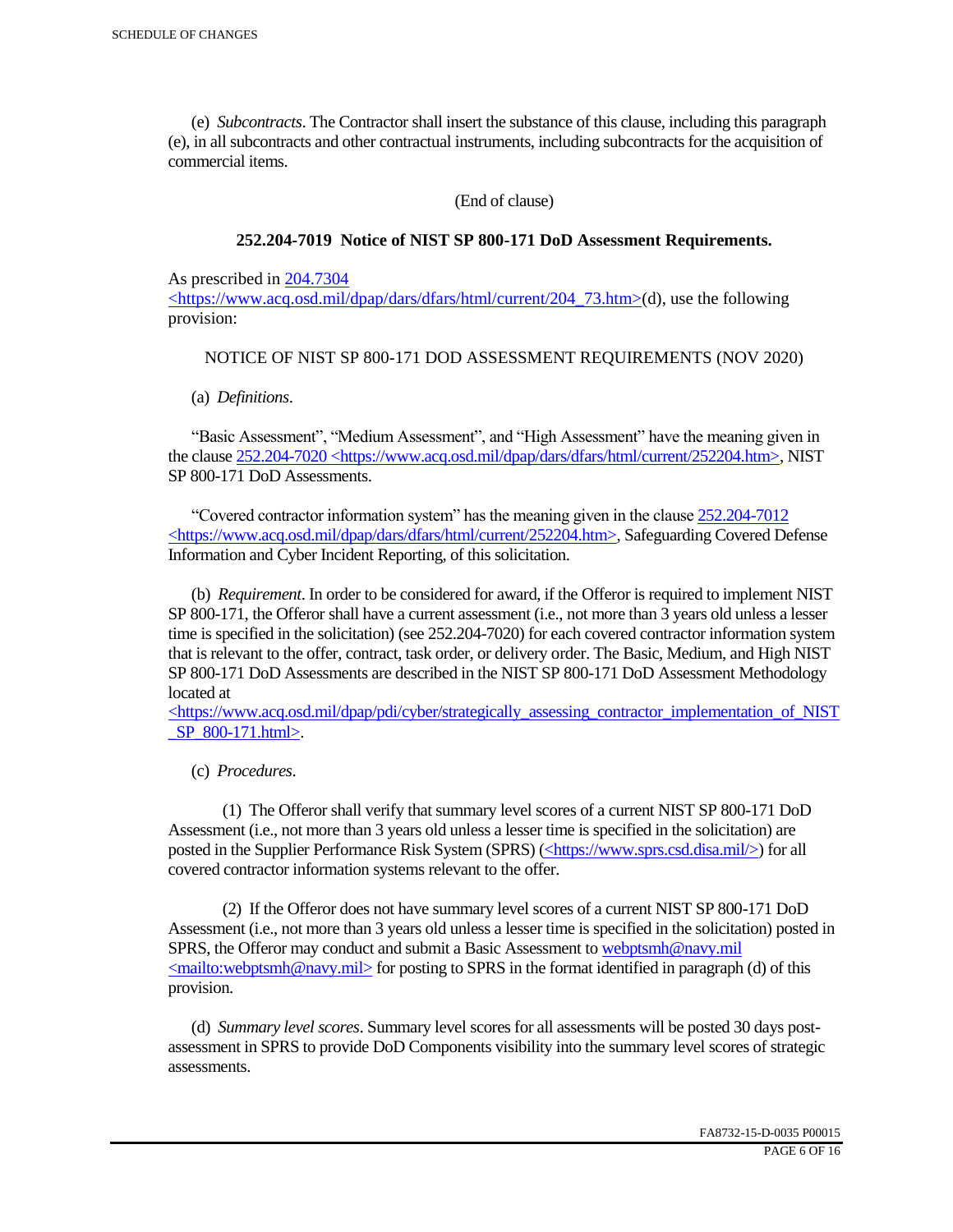(1) *Basic Assessments*. An Offeror may follow the procedures in paragraph (c)(2) of this provision for posting Basic Assessments to SPRS.

(i) The email shall include the following information:

(A) Cybersecurity standard assessed (e.g., NIST SP 800-171 Rev 1).

(B) Organization conducting the assessment (e.g., Contractor self-assessment).

 (C) For each system security plan (security requirement 3.12.4) supporting the performance of a DoD contract-

(*1*) All industry Commercial and Government Entity (CAGE) code(s) associated with the information system(s) addressed by the system security plan; and

(*2*) A brief description of the system security plan architecture, if more than one plan exists.

(D) Date the assessment was completed.

 (E) Summary level score (e.g., 95 out of 110, NOT the individual value for each requirement).

 (F) Date that all requirements are expected to be implemented (i.e., a score of 110 is expected to be achieved) based on information gathered from associated plan(s) of action developed in accordance with NIST SP 800-171.

 (ii) If multiple system security plans are addressed in the email described at paragraph  $(d)(1)(i)$  of this section, the Offeror shall use the following format for the report:

| <b>System Security CAGE Codes</b> |                               | <b>Brief</b> description | Date of    | <b>Total Score</b> | Date score of |
|-----------------------------------|-------------------------------|--------------------------|------------|--------------------|---------------|
| Plan                              | supported by this of the plan |                          | assessment |                    | $110$ will    |
|                                   | plan                          | architecture             |            |                    | achieved      |
|                                   |                               |                          |            |                    |               |
|                                   |                               |                          |            |                    |               |
|                                   |                               |                          |            |                    |               |

1)

 (2) *Medium and High Assessments*. DoD will post the following Medium and/or High Assessment summary level scores to SPRS for each system assessed:

(i) The standard assessed (e.g., NIST SP 800-171 Rev 1).

 (ii) Organization conducting the assessment, e.g., DCMA, or a specific organization (identified by Department of Defense Activity Address Code (DoDAAC)).

 (iii) All industry CAGE code(s) associated with the information system(s) addressed by the system security plan.

 (iv) A brief description of the system security plan architecture, if more than one system security plan exists.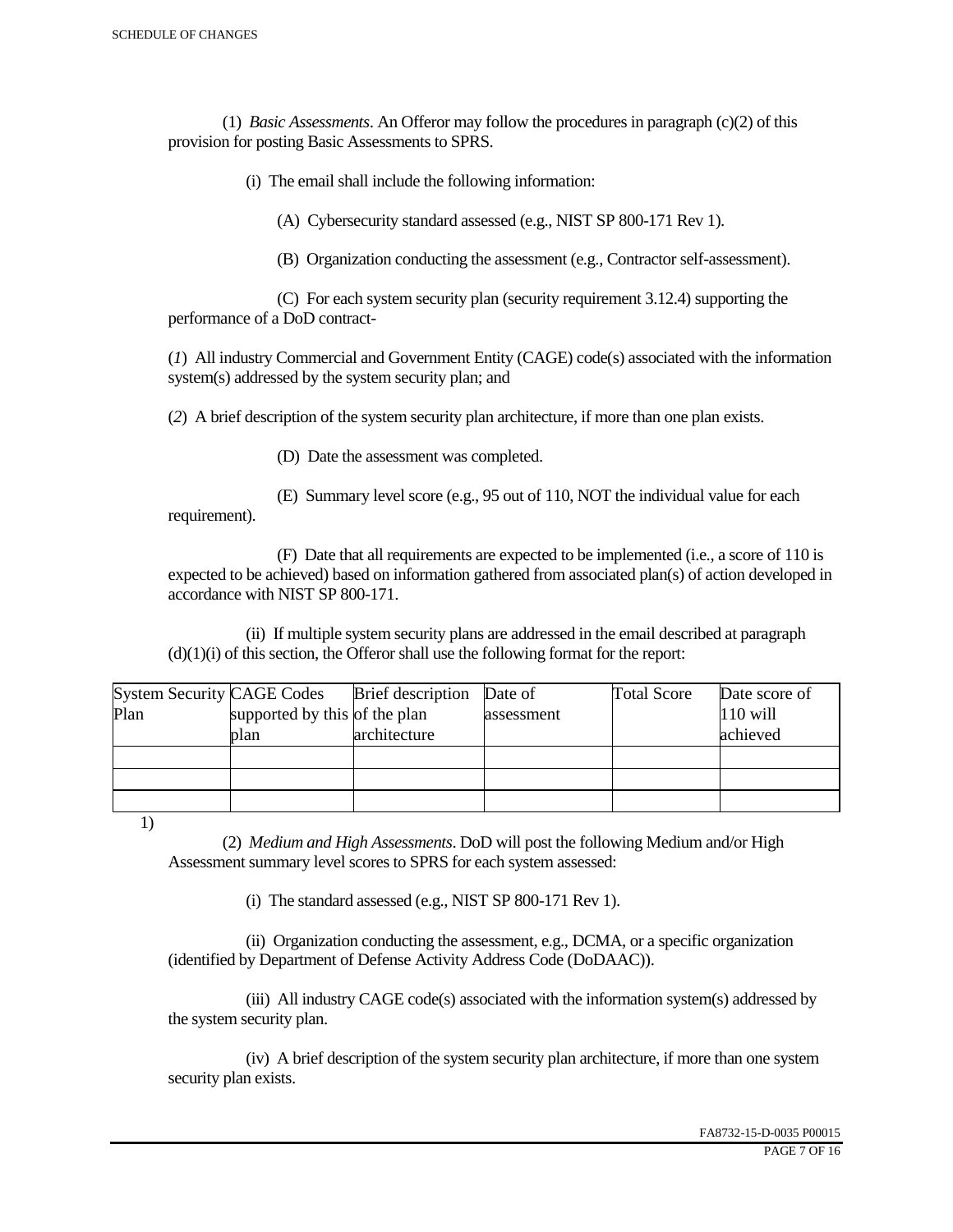(v) Date and level of the assessment, i.e., medium or high.

 (vi) Summary level score (e.g., 105 out of 110, not the individual value assigned for each requirement).

 (vii) Date that all requirements are expected to be implemented (i.e., a score of 110 is expected to be achieved) based on information gathered from associated plan(s) of action developed in accordance with NIST SP 800-171.

(3) *Accessibility*.

 (i) Assessment summary level scores posted in SPRS are available to DoD personnel, and are protected, in accordance with the standards set forth in DoD Instruction 5000.79, Defense-wide Sharing and Use of Supplier and Product Performance Information (PI).

 (ii) Authorized representatives of the Offeror for which the assessment was conducted may access SPRS to view their own summary level scores, in accordance with the SPRS Software User's Guide for Awardees/Contractors available at <https://www.sprs.csd.disa.mil/pdf/SPRS\_Awardee.pdf>.

 (iii) A High NIST SP 800-171 DoD Assessment may result in documentation in addition to that listed in this section. DoD will retain and protect any such documentation as "Controlled Unclassified Information (CUI)" and intended for internal DoD use only. The information will be protected against unauthorized use and release, including through the exercise of applicable exemptions under the Freedom of Information Act (e.g., Exemption 4 covers trade secrets and commercial or financial information obtained from a contractor that is privileged or confidential).

(End of provision)

## **252.204-7020 NIST SP 800-171 DoD Assessment Requirements.**

As prescribed in 204.7304 <https://www.acq.osd.mil/dpap/dars/dfars/html/current/204\_73.htm>(e), use the following clause:

## NIST SP 800-171 DOD ASSESSMENT REQUIREMENTS (NOV 2020)

(a) *Definitions*.

 "Basic Assessment" means a contractor's self-assessment of the contractor's implementation of NIST SP 800-171 that-

 (1) Is based on the Contractor's review of their system security plan(s) associated with covered contractor information system(s);

(2) Is conducted in accordance with the NIST SP 800-171 DoD Assessment Methodology; and

 (3) Results in a confidence level of "Low" in the resulting score, because it is a self-generated score.

 "Covered contractor information system" has the meaning given in the clause 252.204-7012 <https://www.acq.osd.mil/dpap/dars/dfars/html/current/2525204.htm>, Safeguarding Covered Defense Information and Cyber Incident Reporting, of this contract.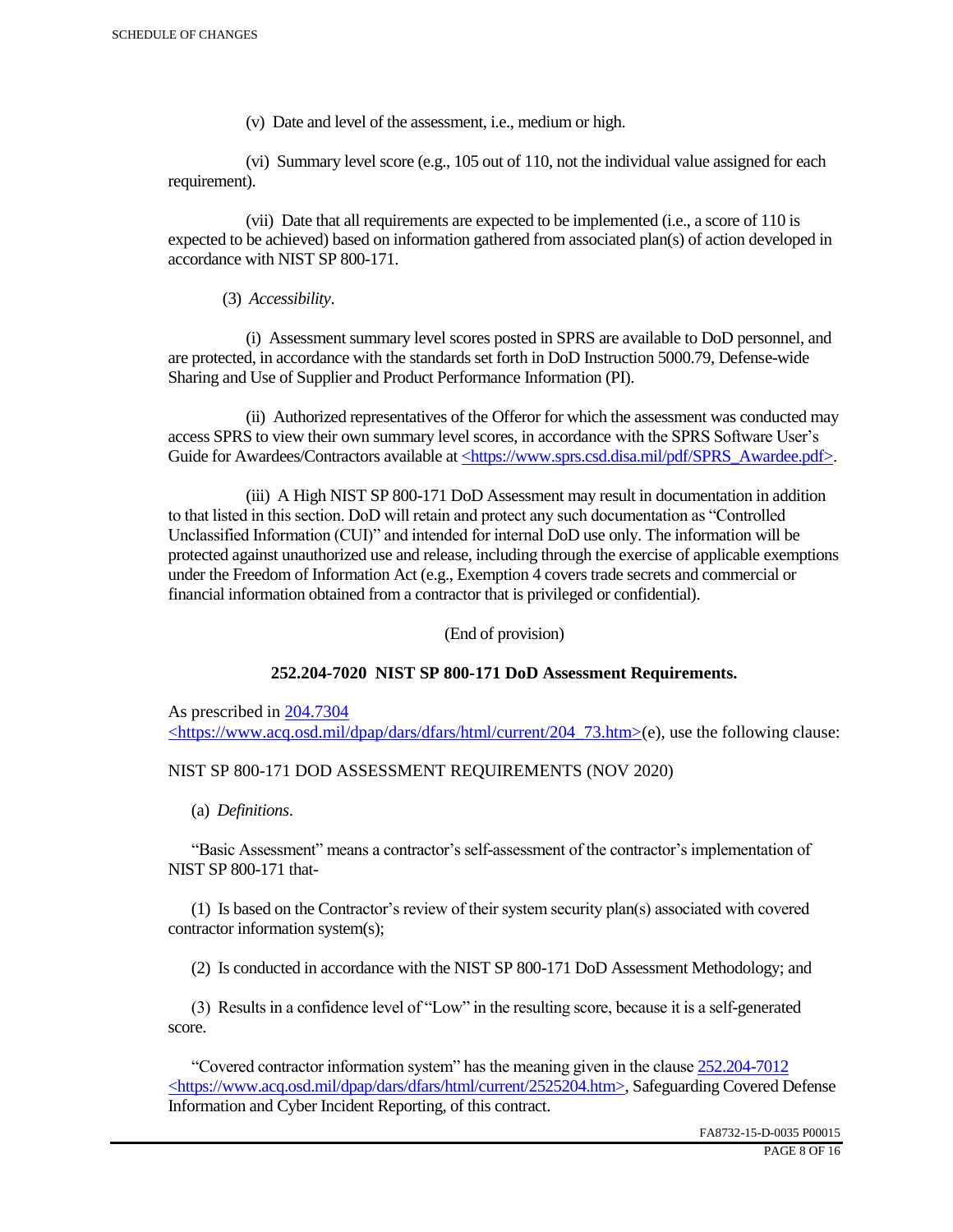"High Assessment" means an assessment that is conducted by Government personnel using NIST SP 800-171A, Assessing Security Requirements for Controlled Unclassified Information that-

(1) Consists of-

(i) A review of a contractor's Basic Assessment;

(ii) A thorough document review;

 (iii) Verification, examination, and demonstration of a Contractor's system security plan to validate that NIST SP 800-171 security requirements have been implemented as described in the contractor's system security plan; and

 (iv) Discussions with the contractor to obtain additional information or clarification, as needed; and

(2) Results in a confidence level of "High" in the resulting score.

"Medium Assessment" means an assessment conducted by the Government that-

(1) Consists of-

(i) A review of a contractor's Basic Assessment;

(ii) A thorough document review; and

 (iii) Discussions with the contractor to obtain additional information or clarification, as needed; and

(2) Results in a confidence level of "Medium" in the resulting score.

 (b) *Applicability*. This clause applies to covered contractor information systems that are required to comply with the National Institute of Standards and Technology (NIST) Special Publication (SP) 800- 171, in accordance with Defense Federal Acquisition Regulation System (DFARS) clause at 252.204- 7012 <https://www.acq.osd.mil/dpap/dars/dfars/html/current/252204.htm>, Safeguarding Covered Defense Information and Cyber Incident Reporting, of this contract.

 (c) *Requirements*. The Contractor shall provide access to its facilities, systems, and personnel necessary for the Government to conduct a Medium or High NIST SP 800-171 DoD Assessment, as described in NIST SP 800-171 DoD Assessment Methodology at https://www.acq.osd.mil/dpap/pdi/cyber/strategically\_assessing\_contractor\_implementation\_of\_NIST\_ SP\_800-171.html <https://www.acq.osd.mil/dpap/dars/dfars/html/current/dpap/pdi/cyber/strategically\_assessing\_contract

or implementation of NIST SP 800-171.html>, if necessary.

 (d) *Procedures*. Summary level scores for all assessments will be posted in the Supplier Performance Risk System (SPRS) (<https://www.sprs.csd.disa.mil/>) to provide DoD Components visibility into the summary level scores of strategic assessments.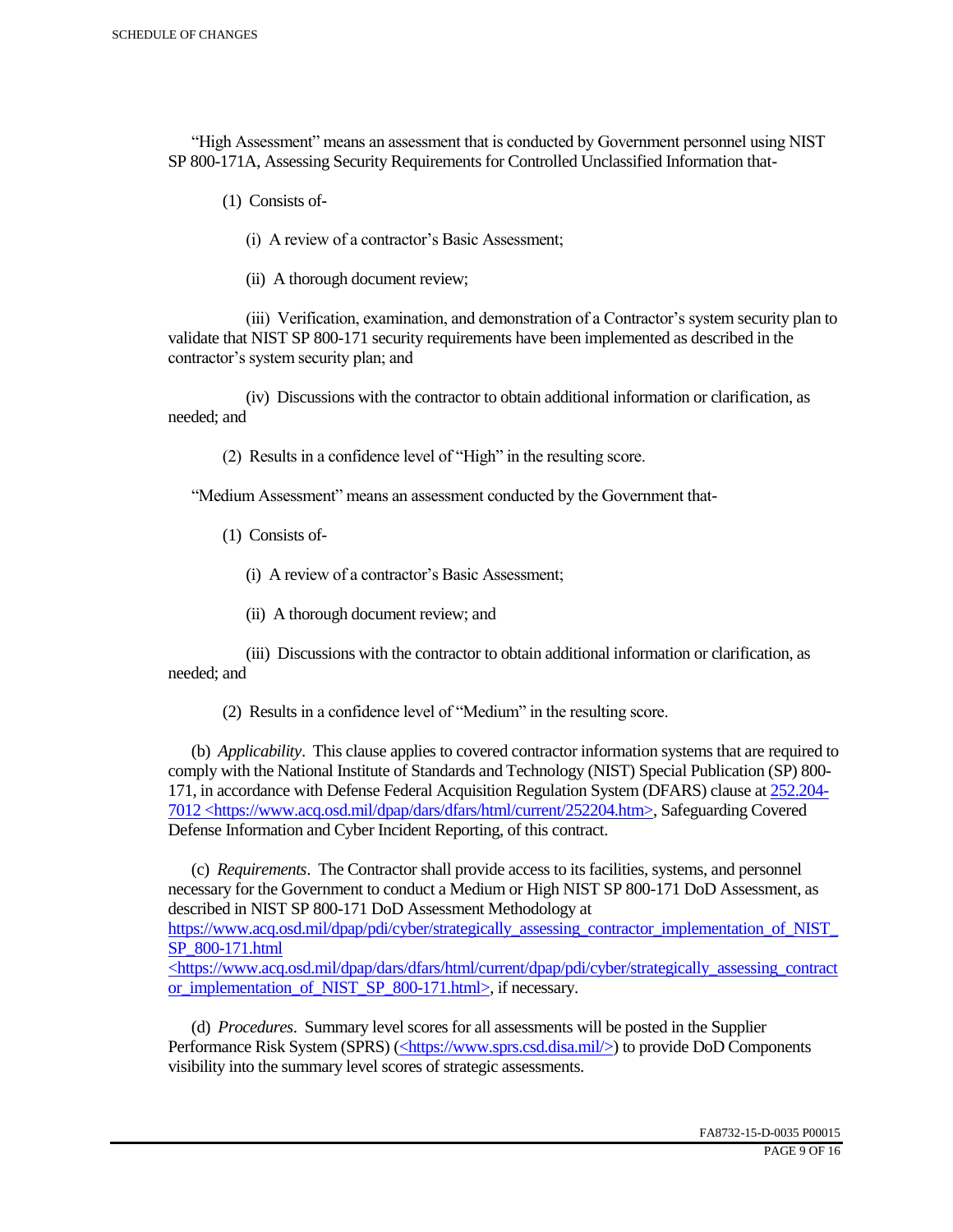(1) *Basic Assessments*. A contractor may submit, via encrypted email, summary level scores of Basic Assessments conducted in accordance with the NIST SP 800-171 DoD Assessment Methodology to webptsmh@navy.mil for posting to SPRS.

(i) The email shall include the following information:

(A) Version of NIST SP 800-171 against which the assessment was conducted.

(B) Organization conducting the assessment (e.g., Contractor self-assessment).

 (C) For each system security plan (security requirement 3.12.4) supporting the performance of a DoD contract-

(*1*) All industry Commercial and Government Entity (CAGE) code(s) associated with the information system(s) addressed by the system security plan; and

(*2*) A brief description of the system security plan architecture, if more than one plan exists.

(D) Date the assessment was completed

requirement).

(E) Summary level score (e.g., 95 out of 110, NOT the individual value for each

 (F) Date that all requirements are expected to be implemented (i.e., a score of 110 is expected to be achieved) based on information gathered from associated plan(s) of action developed in accordance with NIST SP 800-171.

 (ii) If multiple system security plans are addressed in the email described at paragraph (b)(1)(i) of this section, the Contractor shall use the following format for the report:

| <b>System Security CAGE Codes</b> |                               | <b>Brief</b> description | Date of    | <b>Total Score</b> | Date score of |
|-----------------------------------|-------------------------------|--------------------------|------------|--------------------|---------------|
| Plan                              | supported by this of the plan |                          | assessment |                    | $110$ will    |
|                                   | plan                          | architecture             |            |                    | achieved      |
|                                   |                               |                          |            |                    |               |
|                                   |                               |                          |            |                    |               |
|                                   |                               |                          |            |                    |               |

 (1) *Medium and High Assessments*. DoD will post the following Medium and/or High Assessment summary level scores to SPRS for each system security plan assessed:

(i) The standard assessed (e.g., NIST SP 800-171 Rev 1).

 (ii) Organization conducting the assessment, e.g., DCMA, or a specific organization (identified by Department of Defense Activity Address Code (DoDAAC)).

 (iii) All industry CAGE code(s) associated with the information system(s) addressed by the system security plan.

 (iv) A brief description of the system security plan architecture, if more than one system security plan exists.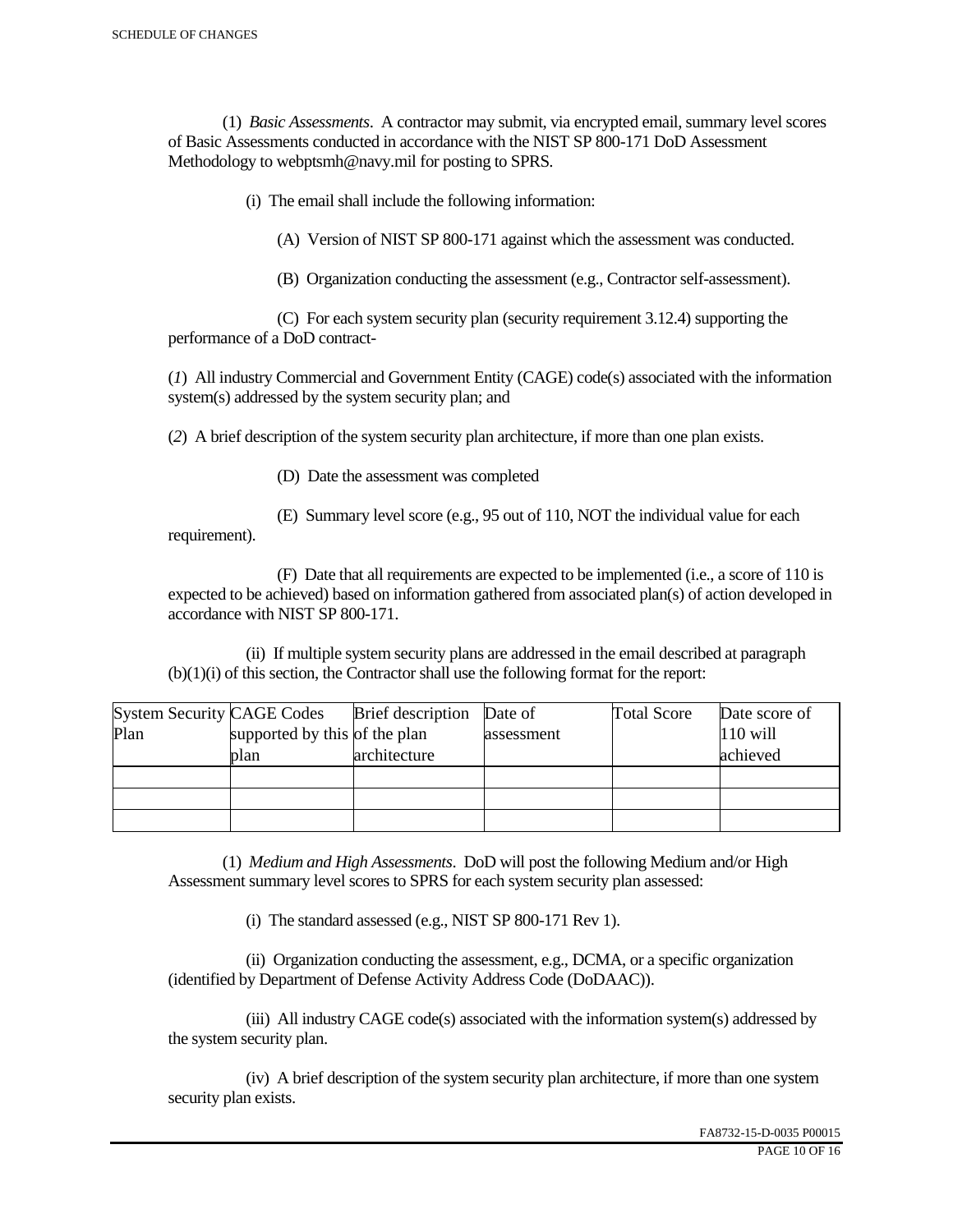(v) Date and level of the assessment, i.e., medium or high.

 (vi) Summary level score (e.g., 105 out of 110, not the individual value assigned for each requirement).

 (vii) Date that all requirements are expected to be implemented (i.e., a score of 110 is expected to be achieved) based on information gathered from associated plan(s) of action developed in accordance with NIST SP 800-171.

(e) *Rebuttals*.

 (1) DoD will provide Medium and High Assessment summary level scores to the Contractor and offer the opportunity for rebuttal and adjudication of assessment summary level scores prior to posting the summary level scores to SPRS (see SPRS User's Guide <https://www.sprs.csd.disa.mil/pdf/SPRS\_Awardee.pdf>).

 (2) Upon completion of each assessment, the contractor has 14 business days to provide additional information to demonstrate that they meet any security requirements not observed by the assessment team or to rebut the findings that may be of question.

## (f) *Accessibility*.

 (1) Assessment summary level scores posted in SPRS are available to DoD personnel, and are protected, in accordance with the standards set forth in DoD Instruction 5000.79, Defense-wide Sharing and Use of Supplier and Product Performance Information (PI).

 (2) Authorized representatives of the Contractor for which the assessment was conducted may access SPRS to view their own summary level scores, in accordance with the SPRS Software User's Guide for Awardees/Contractors available at <https://www.sprs.csd.disa.mil/pdf/SPRS\_Awardee.pdf>.

 (3) A High NIST SP 800-171 DoD Assessment may result in documentation in addition to that listed in this clause. DoD will retain and protect any such documentation as "Controlled Unclassified Information (CUI)" and intended for internal DoD use only. The information will be protected against unauthorized use and release, including through the exercise of applicable exemptions under the Freedom of Information Act (e.g., Exemption 4 covers trade secrets and commercial or financial information obtained from a contractor that is privileged or confidential).

## (g) *Subcontracts*.

(1) The Contractor shall insert the substance of this clause, including this paragraph  $(g)$ , in all subcontracts and other contractual instruments, including subcontracts for the acquisition of commercial items (excluding COTS items).

 (2) The Contractor shall not award a subcontract or other contractual instrument, that is subject to the implementation of NIST SP 800-171 security requirements, in accordance with DFARS clause 252.204-7012 of this contract, unless the subcontractor has completed, within the last 3 years, at least a Basic NIST SP 800-171 DoD Assessment, as described in

 $\langle$ https://www.acq.osd.mil/dpap/pdi/cyber/strategically\_assessing\_contractor\_implementation\_of\_NIST SP\_800-171.html>, for all covered contractor information systems relevant to its offer that are not part of an information technology service or system operated on behalf of the Government.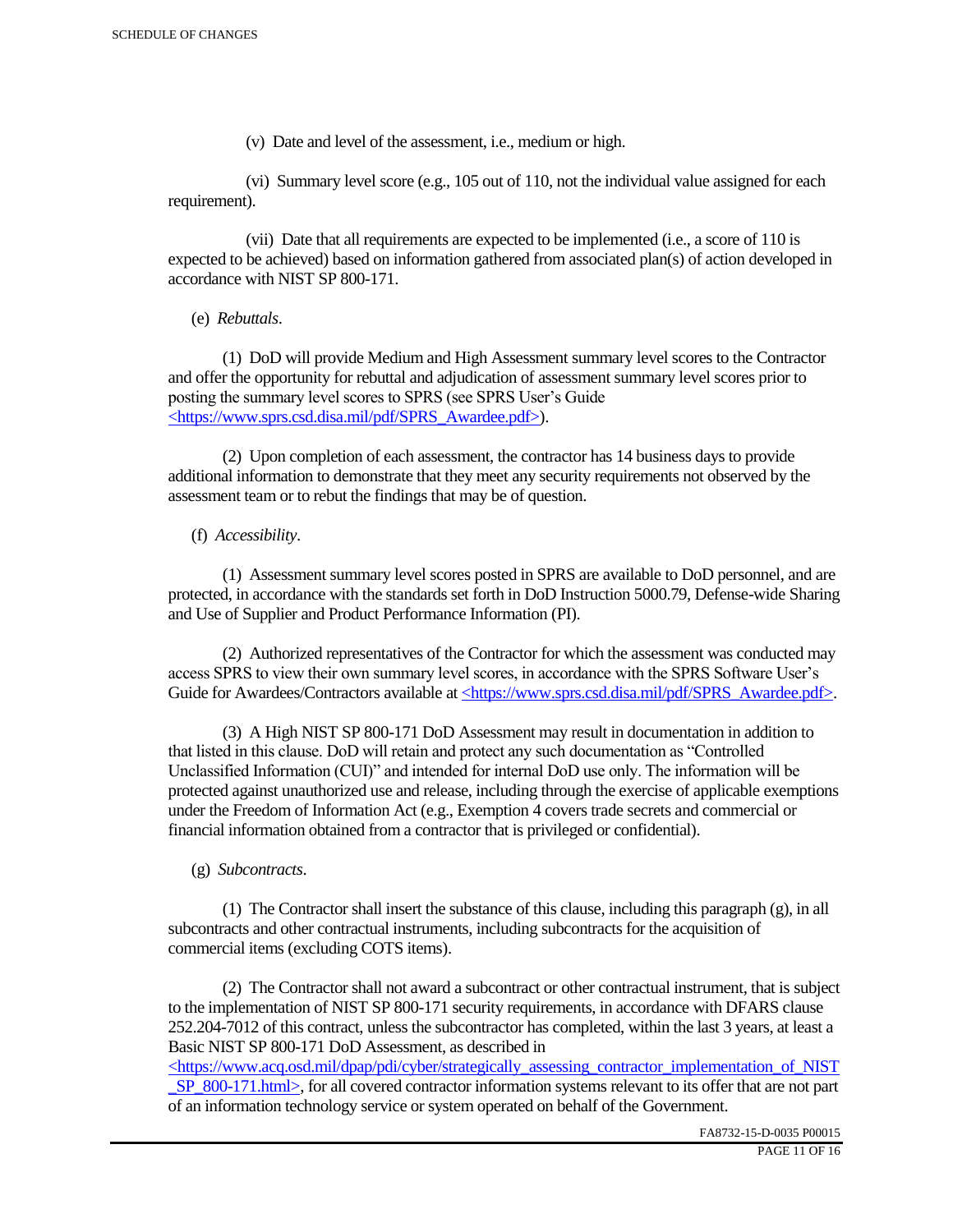(3) If a subcontractor does not have summary level scores of a current NIST SP 800-171 DoD Assessment (i.e., not more than 3 years old unless a lesser time is specified in the solicitation) posted in SPRS, the subcontractor may conduct and submit a Basic Assessment, in accordance with the NIST SP 800-171 DoD Assessment Methodology, to webptsmh@navy.mil <mailto:webptsmh@navy.mil> for posting to SPRS along with the information required by paragraph (d) of this clause.

### (End of clause)

All other terms and conditions remain unchanged.

|             |                      | Jtv.       | Unit Price l      |
|-------------|----------------------|------------|-------------------|
| <b>ITEM</b> | SUPPLIES OR SERVICES | Purch Unit | Total Item Amount |

## **For OPTION PERIOD 4**

- 
- **4100** CLIN Establish PSC: D316<br>Contract type: J - FII *Start Date:* ASREQ **Completion Date:** *Descriptive Data:*

**Noun: NETWORK CENTRIC SOLUTIONS** *Contract type:* J - FIRM FIXED PRICE

- A. The contractor shall provide a wide range of solutions to complete the requirements IAW the PWS of the basic contract (Section J, Atch 1) and as cited in each individual task order.
- B. The Products proposed to make up these solutions shall be priced under CLIN 4600 on a cost reimbursable basis.
- C. ODCs and travel shall be priced separately under CLIN(s) 4600 and 4700.
- D. Contract type shall be Firm-Fixed Price (FFP), Fixed-Price Incentive (Firm Target/Successive Target) or Fixed Price Award Fee (FPAF).

 Incentive: To be proposed Award Fee: To be proposed

- E. Ordering Period: Effective date of option period through one (1) year.
- F. Period of Performance: To be cited in each individual task order.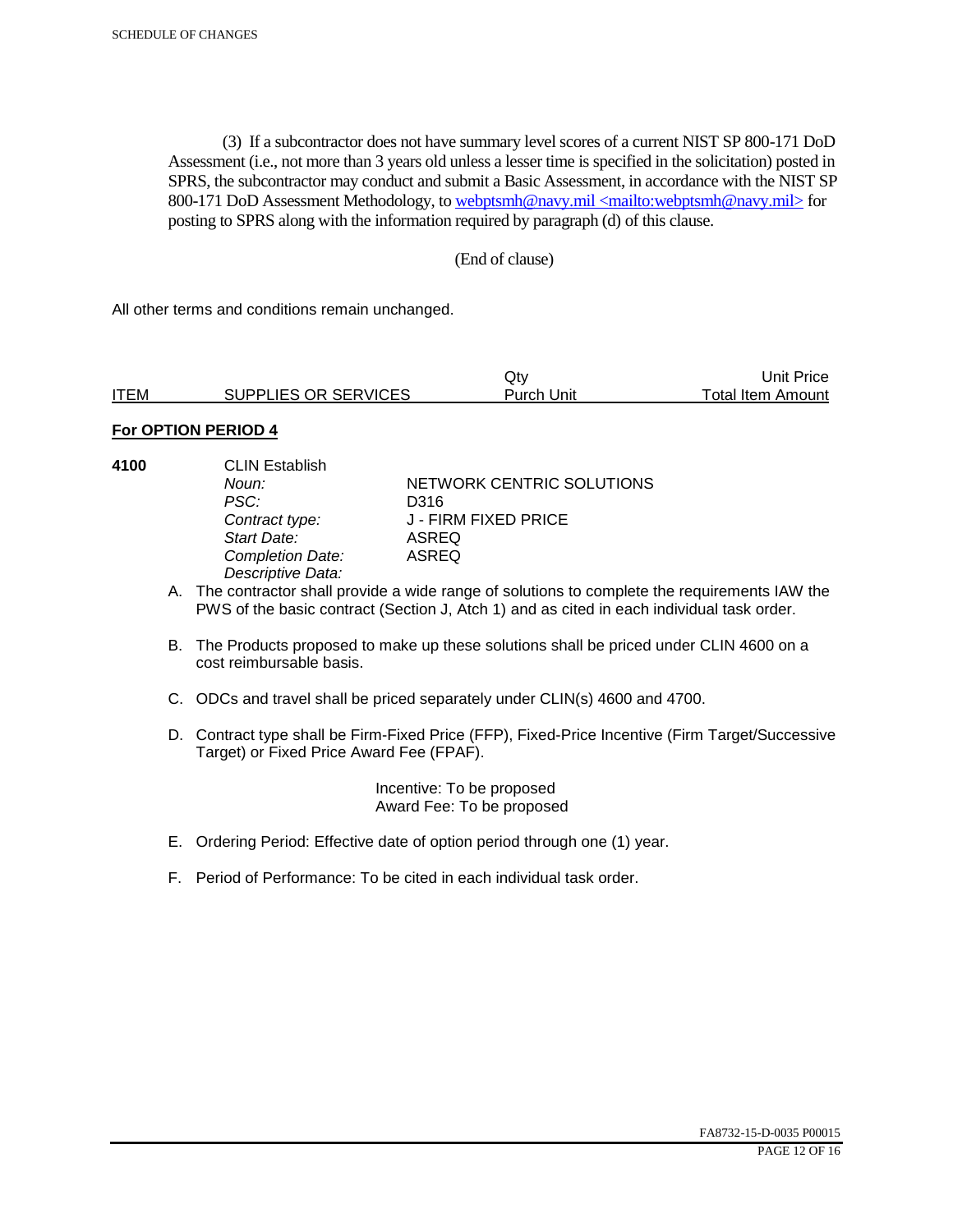|             |                      | Qtv        | Unit Price        |
|-------------|----------------------|------------|-------------------|
| <b>ITEM</b> | SUPPLIES OR SERVICES | Purch Unit | Total Item Amount |

| 4200 | <b>CLIN Establish</b> |                           |  |
|------|-----------------------|---------------------------|--|
|      | Noun:                 | NETWORK CENTRIC SOLUTIONS |  |
|      | PSC:                  | D316                      |  |
|      | Contract type:        | J - FIRM FIXED PRICE      |  |
|      | Start Date:           | ASREQ                     |  |
|      | Completion Date:      | ASREQ                     |  |
|      | Descriptive Data:     |                           |  |
|      |                       |                           |  |

- A. The contractor shall provide a wide range of solutions to complete the requirements IAW the PWS of the basic contract (Section J, Atch 1) and as cited in each individual task order.
- B. The Products proposed to make up these solutions shall be priced under CLIN 4600 on a cost reimbursable basis.
- C. ODCs and travel shall be priced separately under CLIN(s) 4600 and 4700.
- D. Contract type shall be Cost-Plus Fixed Fee (CPFF), Cost-Plus-Incentive Fee (CPIF), or Cost-Plus Award Fee (CPAF.)

Fixed-Fee: To be proposed Incentive Fee: To be proposed Award Fee: To be proposed

- E. Ordering Period: Effective date of option period through one (1) year.
- F. Period of Performance: To be cited in each individual task order.

#### **For OPTION PERIOD 4**

**4300** CLIN Establish

*PSC:* D316 *Start Date:* ASREQ *Completion Date:* ASREQ *Descriptive Data:* 

**Noun: NETWORK CENTRIC SERVICES** *Contract type:* J - FIRM FIXED PRICE

- A. The contractor shall provide labor hours IAW the PWS (Section J, Atch 1) of the basic contract and as cited in each individual task order. The contractor shall provide labor categories and rates IAW Section J, Atch 5, and as cited in each individual task order.
- B. Contract type shall be Labor Hour.
- C. ODCs and travel shall be priced separately under CLIN(s) 4600 and 4700.
- D. Ordering Period: Effective date of option period through one (1) year.
- E. Period of Performance: To be cited in each individual task order.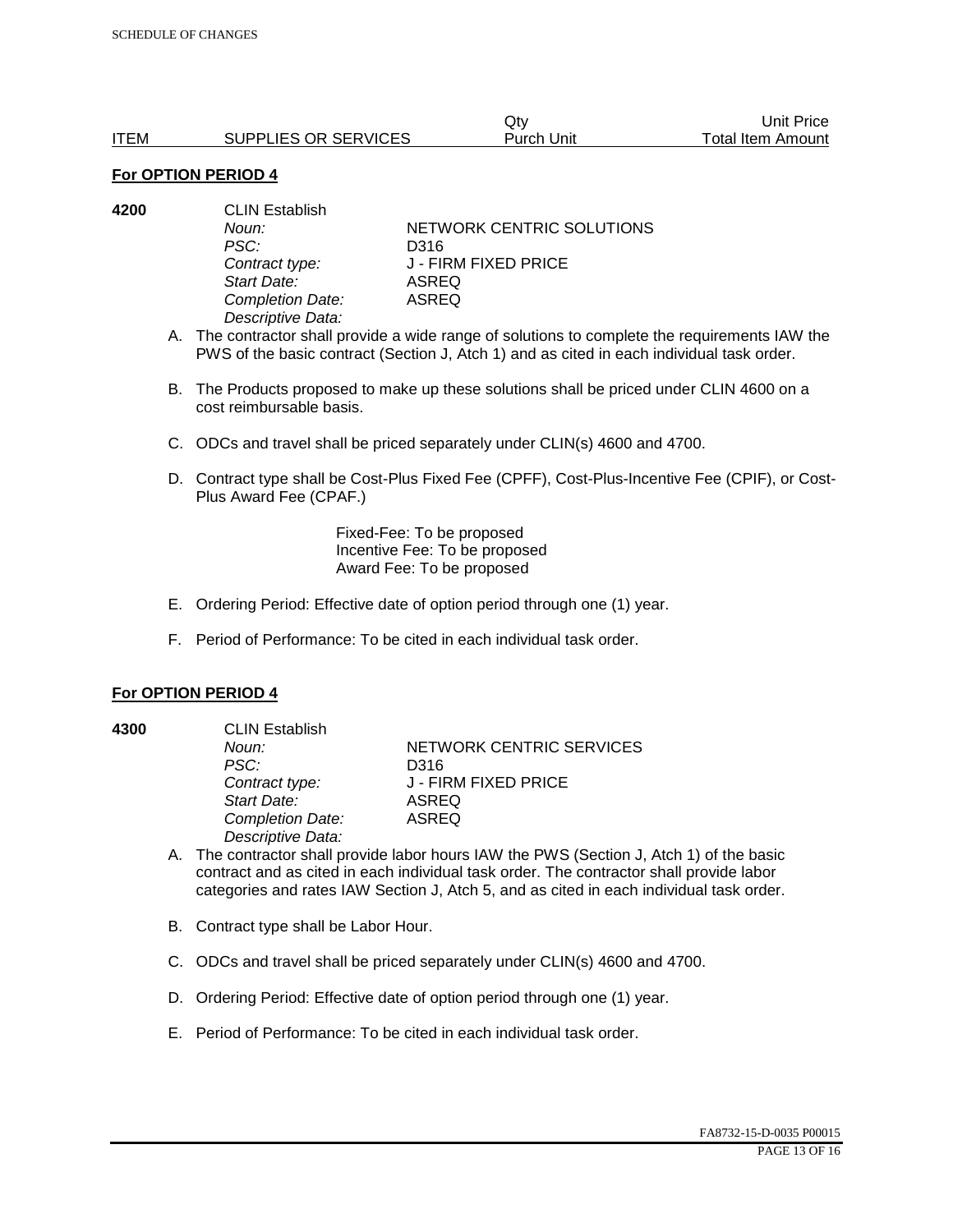|      |                      | Qtv        | Unit Price        |
|------|----------------------|------------|-------------------|
| ITEM | SUPPLIES OR SERVICES | Purch Unit | Total Item Amount |

**4400** CLIN Establish *Noun:* DATA *PSC:* D316 *NSN:* N - Not Applicable *DD1423 is Exhibit:* A *Contract type:* J - FIRM FIXED PRICE *Inspection:* DESTINATION *Acceptance:* DESTINATION *FOB:* DESTINATION *Descriptive Data:* 

- A. The contractor shall deliver data in accordance with and as specified in Section J, Exhibit A (Contract Data Requirements List (CDRL)) and as specified in individual task orders.
- B. This CLIN is Not Separately Priced (NSP). Price is included in CLIN 4100, CLIN 4200, and CLIN 4300.
- C. Ordering Period: Effective date of option period through one (1) year.
- D. Period of Performance: To be cited in each individual task order.

### **For OPTION PERIOD 4**

| 4500 | <b>CLIN Establish</b> |                      |  |
|------|-----------------------|----------------------|--|
|      | Noun:                 | <b>WARRANTY</b>      |  |
|      | PSC:                  | D316                 |  |
|      | Contract type:        | J - FIRM FIXED PRICE |  |
|      | Start Date:           | <b>ASREQ</b>         |  |
|      | Completion Date:      | <b>ASREQ</b>         |  |
|      | Descriptive Data:     |                      |  |

- A. The contractor shall provide a warranty, in lieu of or in addition to the standard warranty, IAW each individual task order and the basic contract on an as-required basis. Warranty options include: System Warranties, Workmanship and Construction Warranties, and/or extended product warranties.
- B. Contract type shall be Firm Fixed Price (FFP).
- C. Ordering Period: Effective date of option period through one (1) year.
- D. Period of Performance: To be cited in each individual task order.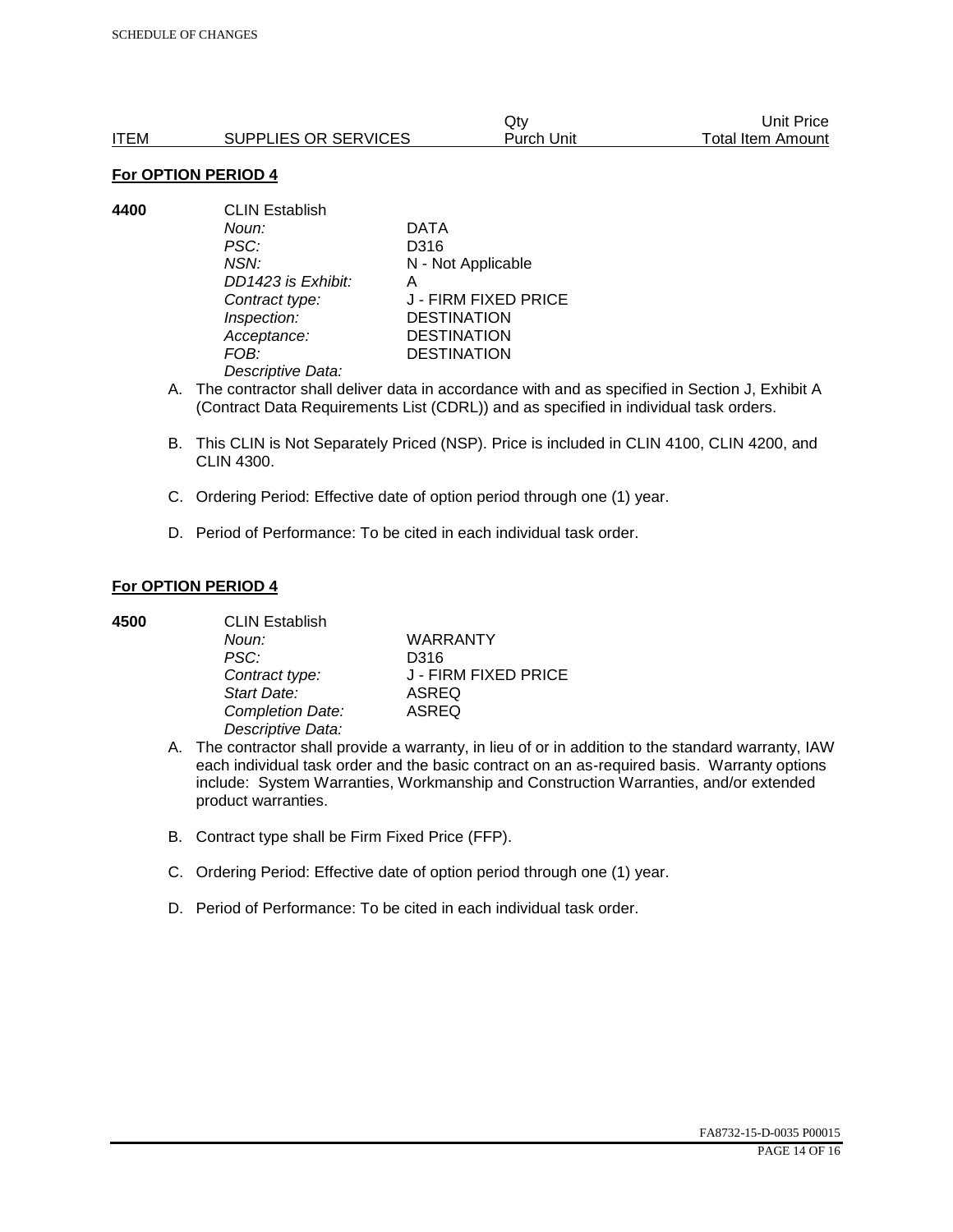| 4600 | <b>CLIN Establish</b> |                    |
|------|-----------------------|--------------------|
|      | Noun:                 | OTHER DIRECT COSTS |
|      | PSC:                  | D316               |
|      | NSN:                  | N - Not Applicable |
|      | Contract type:        | S-COST             |
|      | Inspection:           | <b>DESTINATION</b> |
|      | Acceptance:           | <b>DESTINATION</b> |
|      | FOB:                  | <b>DESTINATION</b> |
|      | ________              |                    |

#### *Descriptive Data:*

A. The contractor shall provide other direct costs as specified in each task order and the basic contract.

(1) No profit shall be paid on purchases made under this CLIN; however, DCAA approved burden rates are authorized.

(2) ODCs must be purchased in accordance with the Contractor's approved purchasing system, as applicable.

 (3) The products proposed to make up the solutions in CLINs 4100 and 4200 shall be purchased in-

 accordance-with Section J, Attachment 1, paragraph 3.5.1 of the Performance Work Statement

(PWS) of this contract.

B. The contractor will provide ODCs on a cost reimbursable basis only.

C. Ordering Period: Effective date of option period through one (1) year.

D. Period of Performance: To be cited in each individual task order.